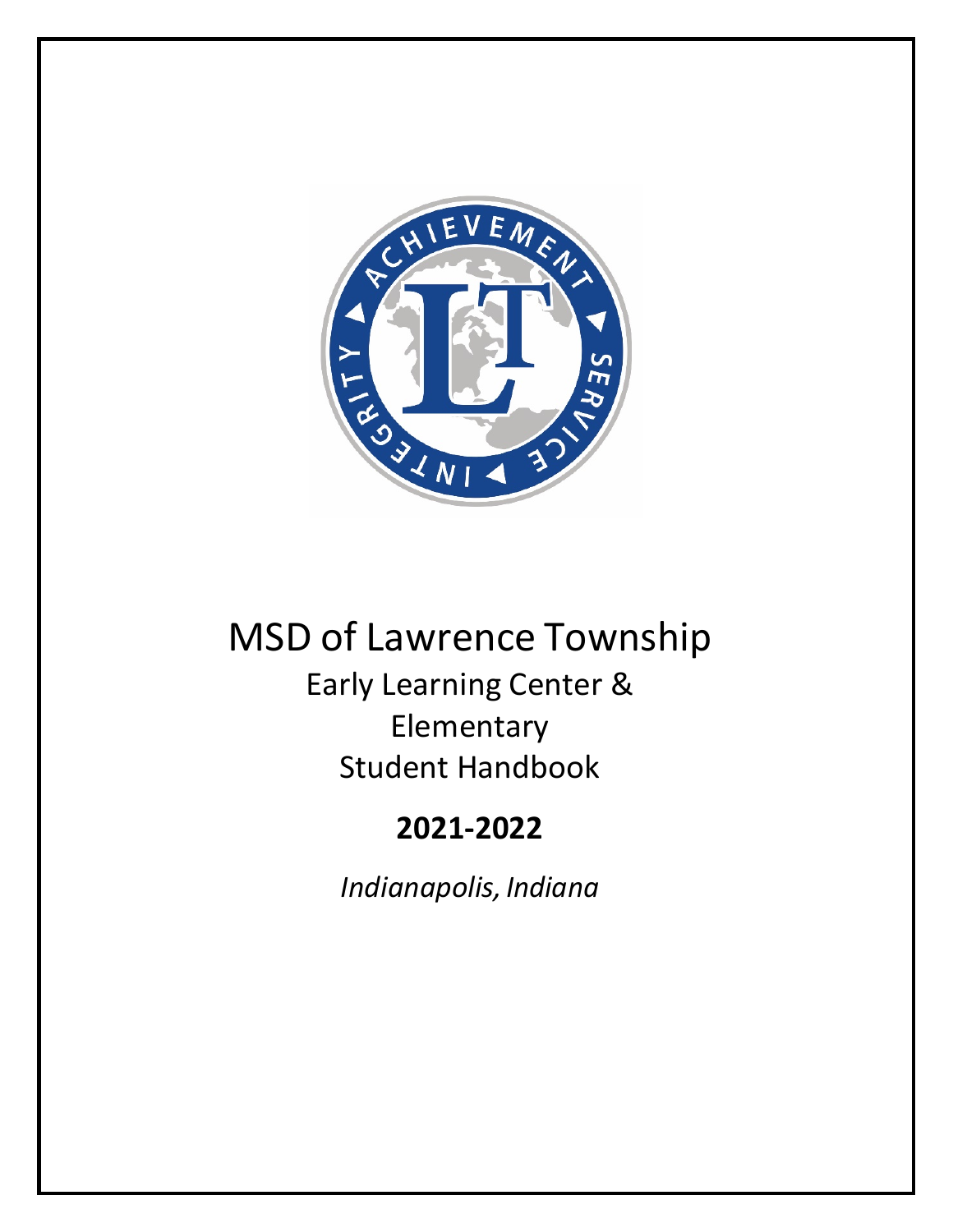# ELC/Elementary Handbook School Year 2021-22

Thank you for taking time to read this handbook for your information and reference. It contains important content that will be helpful to you throughout the school year.

ALL Elementary Schools and Early Learning Centers share the same basic handbook. Additional information and procedures may be provided that apply to specific schools.

It is our intention that our schools are safe places to learn and grow. Student safety and success guide all of our decisions. The guidelines for visits and volunteer work have been tightened to ensure optimal security and confidentiality to all students. We appreciate your support of our efforts to be cautious and mindful when it comes to student safety and school security. Thank you for your helping make the Metropolitan School District of Lawrence Township the best place for your child to go to school.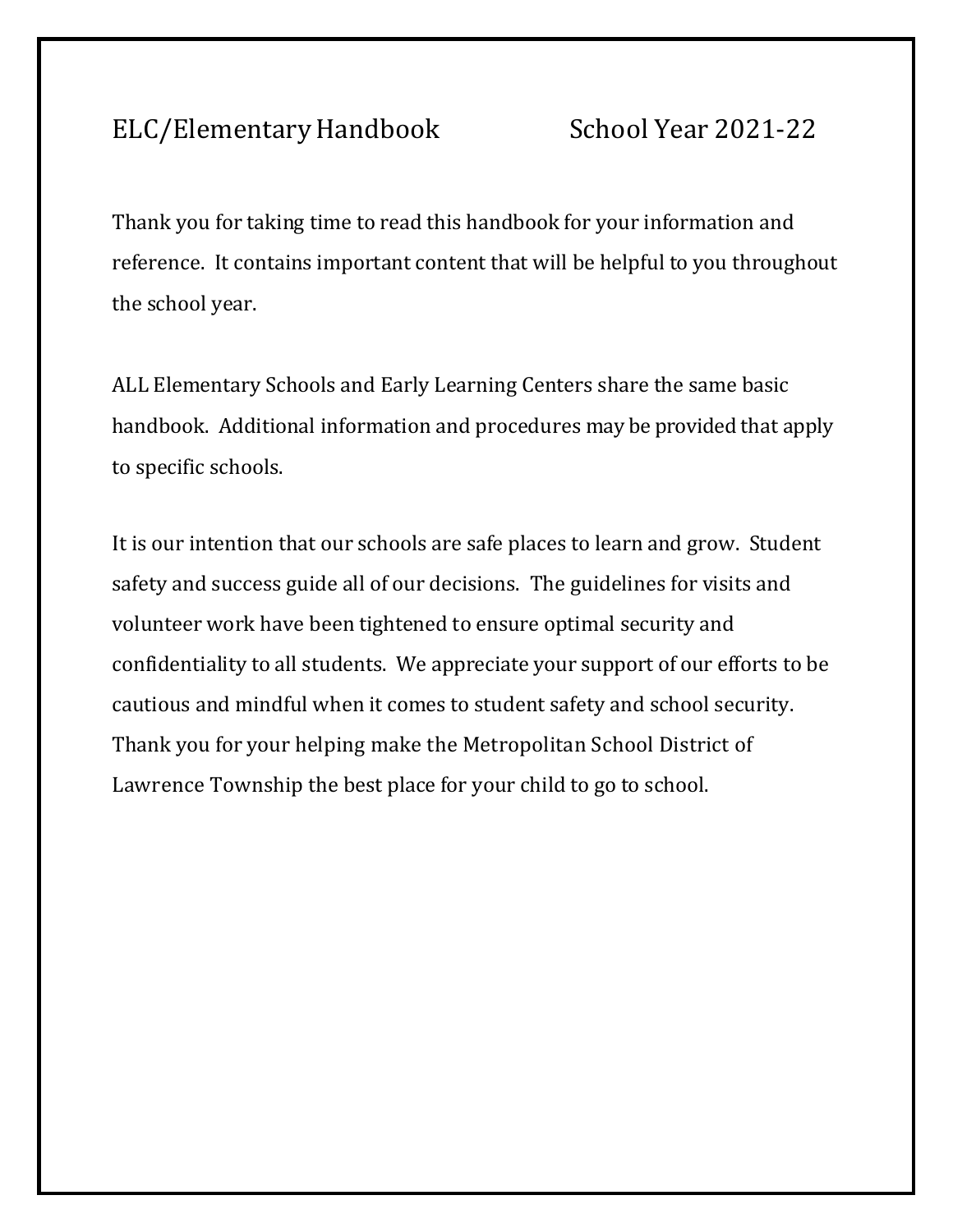# Student and Family Rights and Responsibilities

#### **Student Rights**

- To receive a free high-quality public education
- To be treated fairly, courteously, and respectfully
- To bring complaints or concerns to the school principal or staff for resolution
- To tell his/her side of the story before receiving a consequence
- To be told the reason(s) for any disciplinary action verbally and in writing
- To be given information about appealing disciplinary actions
- To express opinions, support causes, assemble to discuss issues, and engage in peaceful and responsible demonstrations

#### **Student Responsibilities**

- To attend school daily, prepare for class, and complete assignments to the best of his/her ability
- To know and obey school rules and instructions given by the school principal, teachers, and other staff
- To tell school staff about any dangerous behavior or bullying that occurs at school, on the way to and from school, at school functions or in the school community
- To bring to school only those materials that are allowed
- To treat everyone in the school community with respect
- To respect school property, community property, and the property of others

#### **Family Rights**

- To be actively involved in their child's education
- To be treated fairly and respectfully by the school principal, teachers and other staff
- To access information about the Board's policies and school procedures
- To be notified in a timely manner if their child is disciplined for inappropriate or disruptive behavior and informedof the consequences assigned
- To appeal disciplinary actions taken
- To receive information about their child's academic and behavioral progress

#### **Family Responsibilities**

- To read and become familiar with the school procedures
- To make sure their child attends school regularly, on time, and to notify the school early in the day if their child is going to be absent
- To give the school accurate and current contact information
- To tell school officials about any concerns or complaints respectfully and in a timely manner
- To work with the school principal, teachers, and other staff to address any academic or behavioral concerns regarding their child
- To talk with their child about the behavior expected in school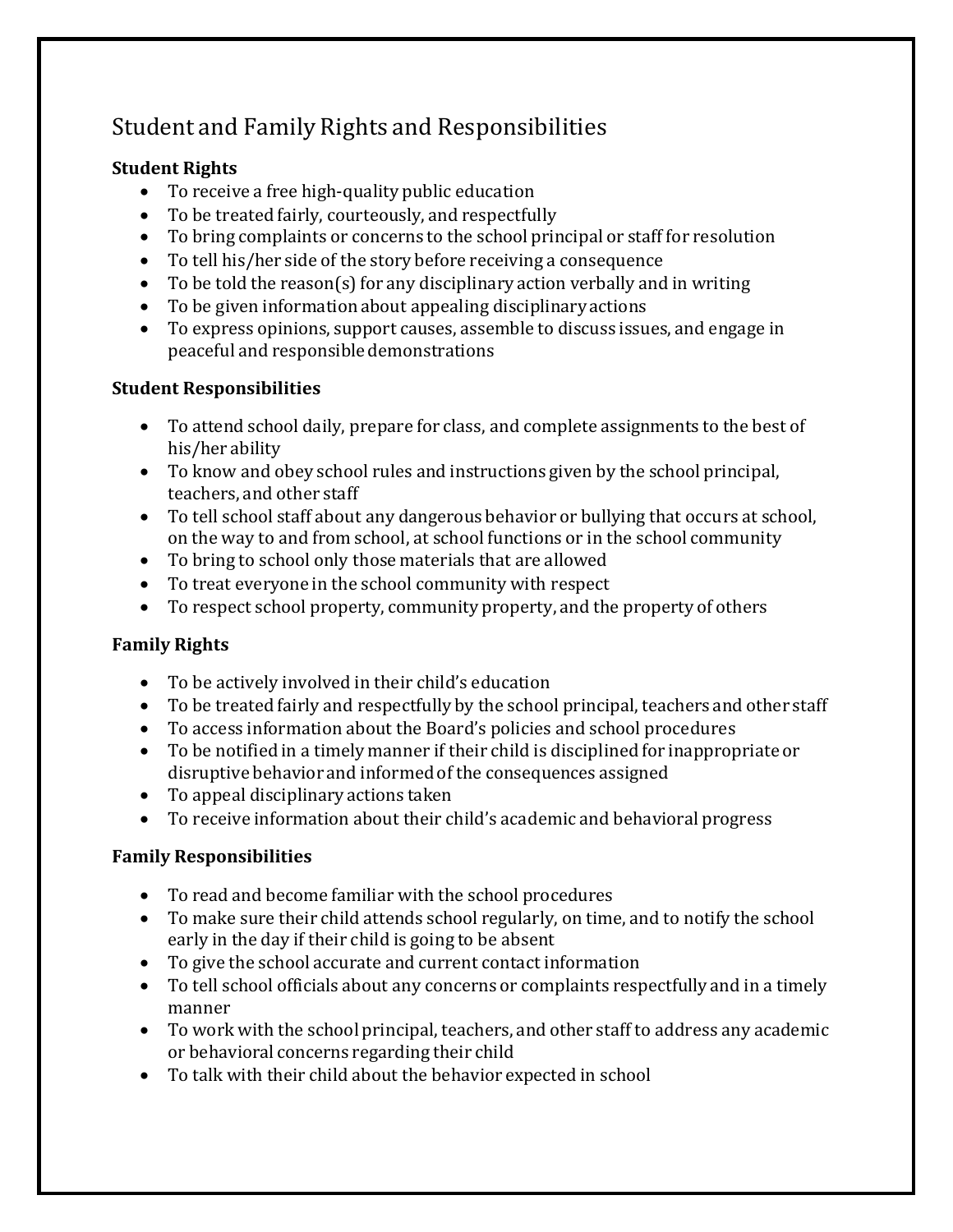- To support their child's learning and school activities at home
- To be respectful and courteous to staff, other parents, guardians, and students
- To respect other students' privacy rights

#### Arrival / DismissalTimes and Procedures

#### **Arrival Times**

7:35 Students who ride the bus or are dropped off by car are able to enter the building. Students are only permitted in the building **before** this time if they are enrolled in the Before Care Program.

8:00 **All** students should be in their classrooms**by** 8:00. Students who are not in their classroomby 8:00 will be marked tardy.

#### **Dismissal Time**

2:35 Students are dismissed from their classrooms to go to their bus, the car pick up area, or the After Care Program. Each school uses dismissal procedures in their building that support student safety.

#### **Students not enrolled in after care must be picked up on time.**

#### **Procedures**

- Each elementary school has special instructions for the dropping off and picking up of students by car. Please refer to your child's school's pages at the back of this handbook for details.
- Students will walk to classroomon their own. Family members are asked to not escort their students to the classrooms.
- All students will be given bus rules and procedures on the first day of school. Families should review this information with their child(ren). Students who do not follow the bus rules and procedures may be denied bus privileges.
- If a student is going to be picked up earlier than the scheduled dismissaltime, the adult must enter the building, provide a photo ID, and sign the student out for the day. The student will be dismissed from the classroomonce the adult has arrivedin the office.
- Students whose transportation will change at the end of the day (a typical bus rider will be picked up) from what is the normal student routine must have a written note notifying the school of this change. Emergency changes to transportation that are called into the office will only be accepted until **1:30 p.m.** of that day.
- Students are not allowed to ride a different bus than the one they are assigned.

# Bus Rules and Regulations

Bus transportation is a privilege and is an essential part of the school day. In accordance with board policy 7.340, "failure of students to maintain proper conduct while at the bus stop, proceeding to or from the bus stop or while on the school bus may relinquish their privilege to ride the school bus and/or be subject to other disciplinary measures by the school."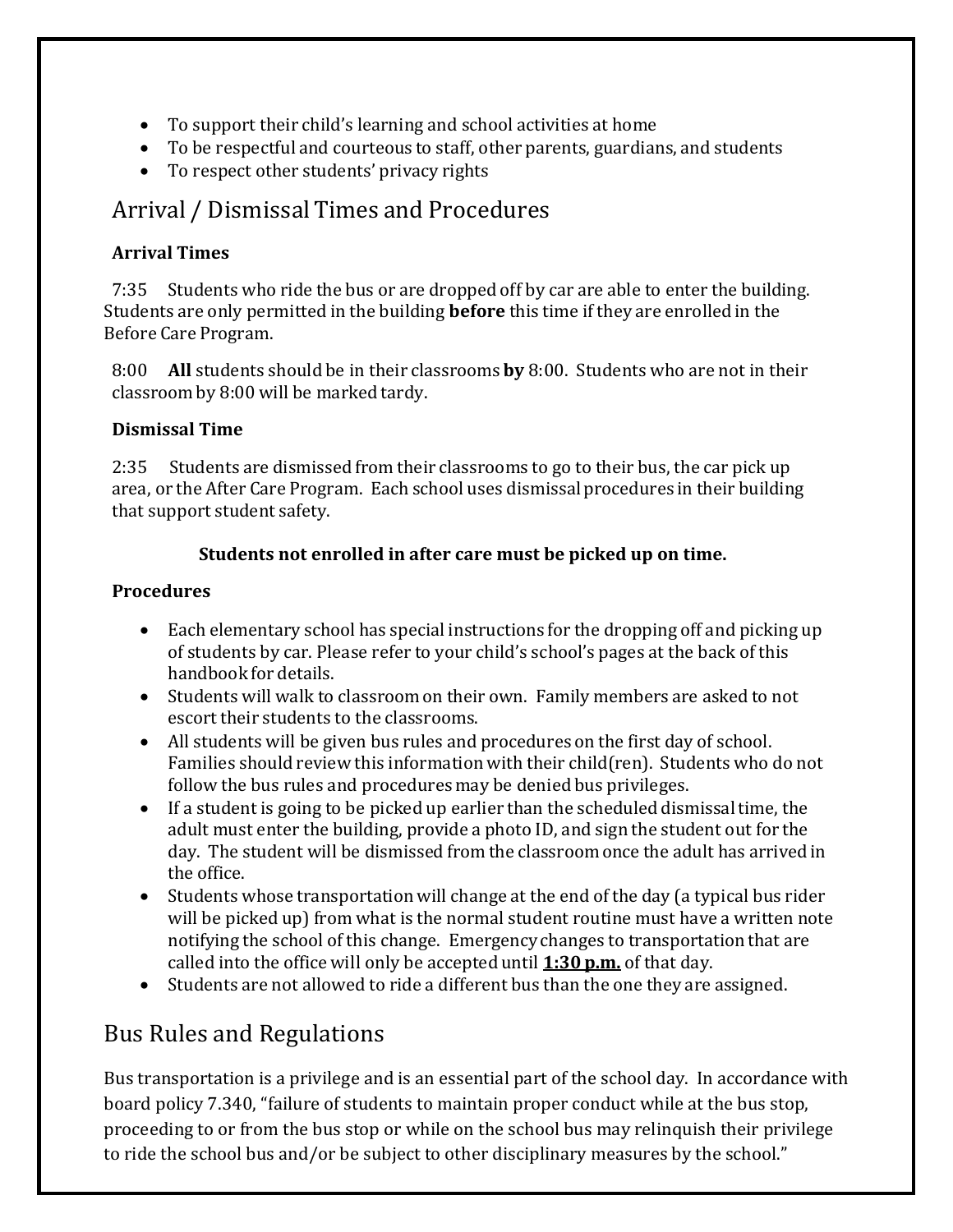#### **Bus Rules**

- 1. Observe classroom conduct while on the bus.
- 2. Be courteous, do not use profane language.
- 3. Do not eat or drink on the bus.
- 4. Keep the bus clean.
- 5. Cooperate with the driver.
- 6. Do not smoke.
- 7. Do not damage, cut or write on the bus or equipment.
- 8. Stay in your seat.
- 9. Keep head, hands, and feet inside the bus.
- 10. The bus driver is authorized to assign seats.
- 11. Students who ride buses with seat belts are required to wear them.

#### **Additional General Guidelines**

- 1. Students should be at the bus stop ten minutes prior to pick-up time.
- 2. Students should respect the property near the bus stop.
- 3. Students should stand back away from the road until the bus is COMPLETELY STOPPED. Students waiting on the opposite side of the road should wait until the bus stops and the driver checks both the oncoming and following traffic. The driver will signal before students cross the road.
- 4. Students must walk ten feet in front of the bus while watching for traffic (entering or exiting).
- 5. Students are to ride on their assigned bus. Students will have the same pick up and drop off assignment.
- 6. Students should be able to hold all belongings on their lap. The following items are prohibited from being on the bus: animals, glass items, and other objects that may endanger students.
- 7. Once a student is on the bus, they will not be allowed to exit the bus without authorization from school personnel.
- 8. Student conversation should be at a level where the driver CANNOT clearly hear the conversation.
- 9. Students are to avoid pushing, crowding, and shoving when entering or departing the bus. Students are not to tease others or throw objects.
- 10. Students shall have assigned seats on regular routes designated by the bus driver.
- 11. Students must identify themselves if requested by the driver. Any student who refuses to identify himself/herself is subject to bus suspension or other disciplinary measures by the school.
- 12. Bullying and harassment are prohibited. The bus driver may report any suspected case of bullying or harassment to school personnel.
- 13. The MSD of Lawrence Township including the transportation department is NOT responsible for lost cell phones, ipods, ipads, and other similar electronic devices.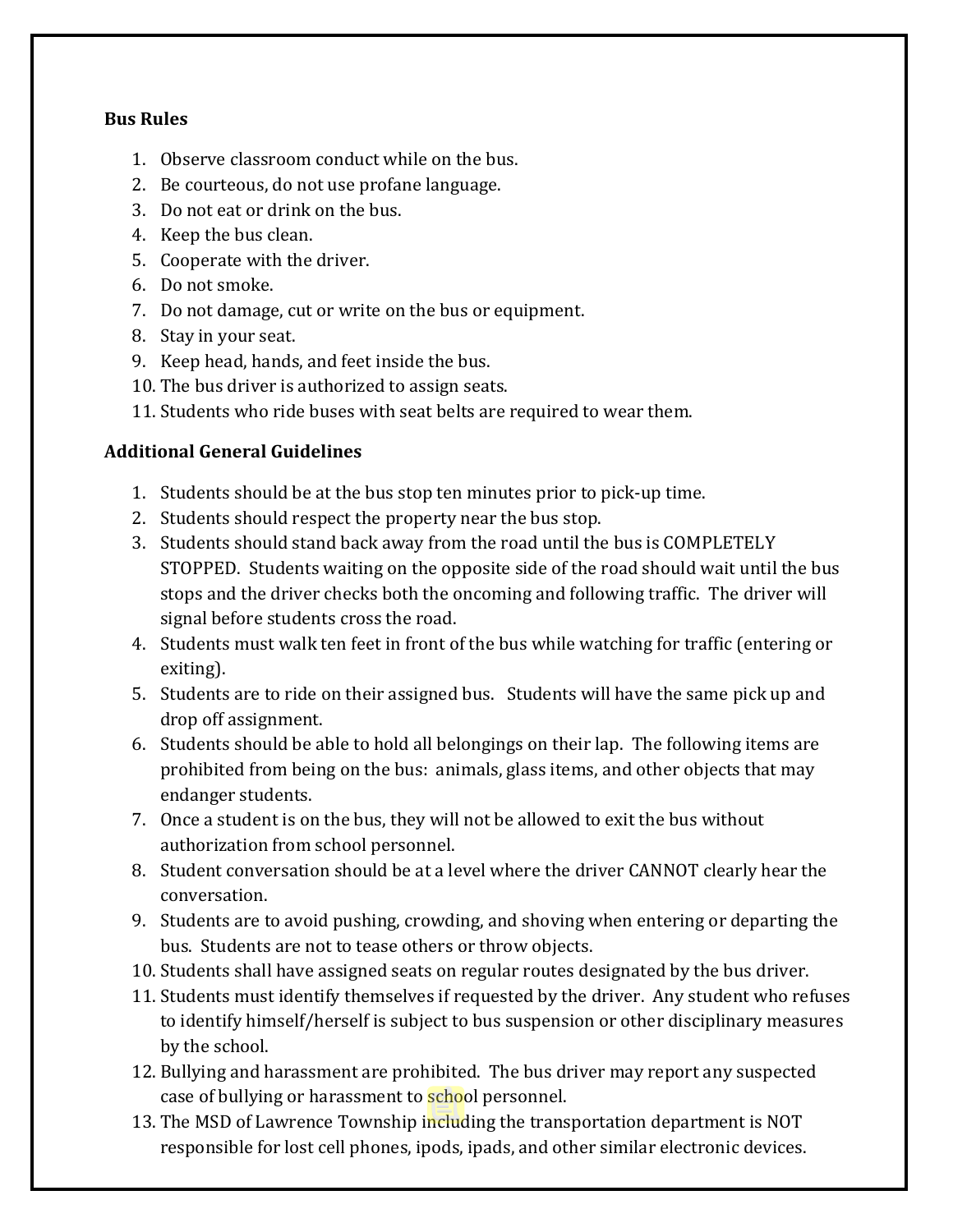**\*Kindergarten students will not be allowed off the bus without a parent/guardian, another designated adult, or older sibling present to receive them. If one of these criteria is not met, the student will be returned to the school. After three such incidents, transportation privileges may be suspended or revoked.**

#### **(See Transportation Addendum at the end of this document for bus tracking information.)**

#### Attendance Information

- Good attendance supports high achievement in students.
- Students are expected to be at school and in their classroom each day **by** 8:00 ready to begin the school day.
- Students who are not in the building **by** 8:00 will be marked tardy. Families will be contacted if arriving late to school is a repeated issue for a student.
- Students who are vomiting, have a fever, or other type of illness should stay home and must be fever free for 24 hours without the aid of medication before returning to school(MSDLT follows the Indiana State Board of Health guidelines). **A parent / guardian must call the school to notify them of the student's absence. If a call is not received, the family will be contacted by automated call.** This is a safety measure to ensure that the school and family are aware of a student not being at school.
- If a student becomes ill while at school, the nurse will contact you or someone on the student's emergency card. An ill student should be picked up from school as soon as possible.
- Students who miss more than 10% of the school days for any reason may be contacted by the school. A family / school conferencemay be held to establish an attendance plan for the student.
- Families may request a student's work when they call in to notify of an absence. Students will have the same number of days of absence to complete the work.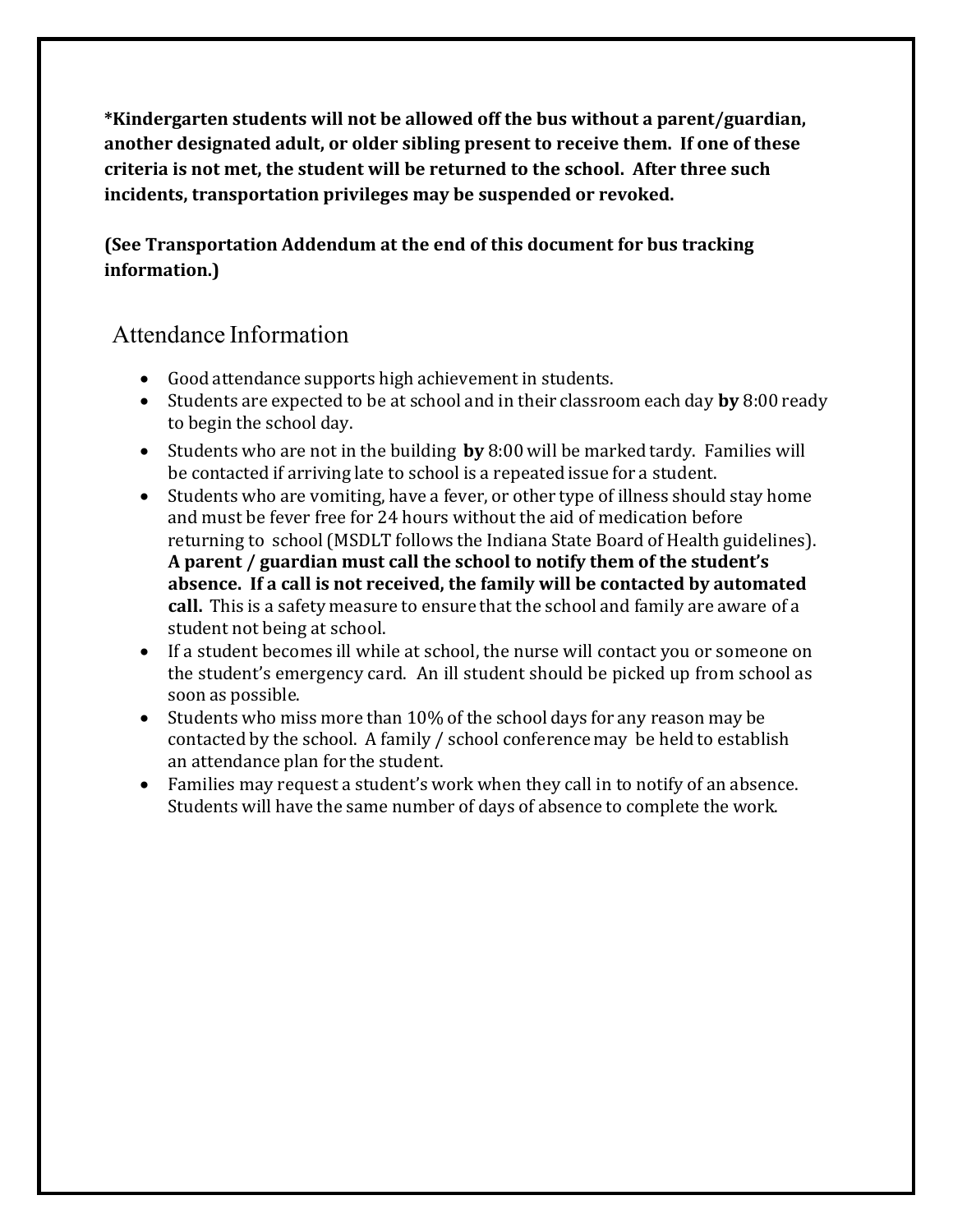

# Before and After Care

- Childcare is available from 6:30 7:35 a.m. each day before school.
- Childcare is also available to students after the school day from 2:35 6:00 p.m.
- There is a fee for this program.
- Families must enroll students in the program in order to participate.
- If school is closed due to bad weather then the Before and After Care Program is also closed.
- **For more information about this program and costs, please call the Before and After office at 423-8363.**

## Cafeteria Procedures

- Breakfast and Lunch are served daily; however, breakfast is not served on 2 hour delay days.
- Breakfast begins at 7:35. Students who do not ride the bus must be in the cafeteria by 7:45 to receive breakfast.
- Visitors are welcome to join their student at lunch time.
	- $\circ$  A visitor must make a reservation with the school's front office by 9 a.m. in order to eat lunch with a student.
	- o Visitors can not just "drop in" for lunch; a reservation is required.
	- o Visitors must follow the school's procedures for showing identification when entering the building.
	- o Visitors must exit the building after lunch; students must return to class with their teacher.
	- o Visitors should silence their cell phones during lunch. Due to privacy and safety rules, no pictures can be taken by visitors while in the cafeteria.
	- $\circ$  Principals or their designees have the right to stop any disruptions caused by visitors during the lunch time.
	- $\circ$  Visitors will eat with only their student at a designated table in the cafeteria.
	- $\circ$  Due to licensing for preschool and potential allergies, there should be no outside food for birthday parties, etc. Outside food can be brought in for lunch. Families must sit at the designated table when outside food is brought in.
- Students may bring their lunch from home (no soft drinks, please) or get a school lunch.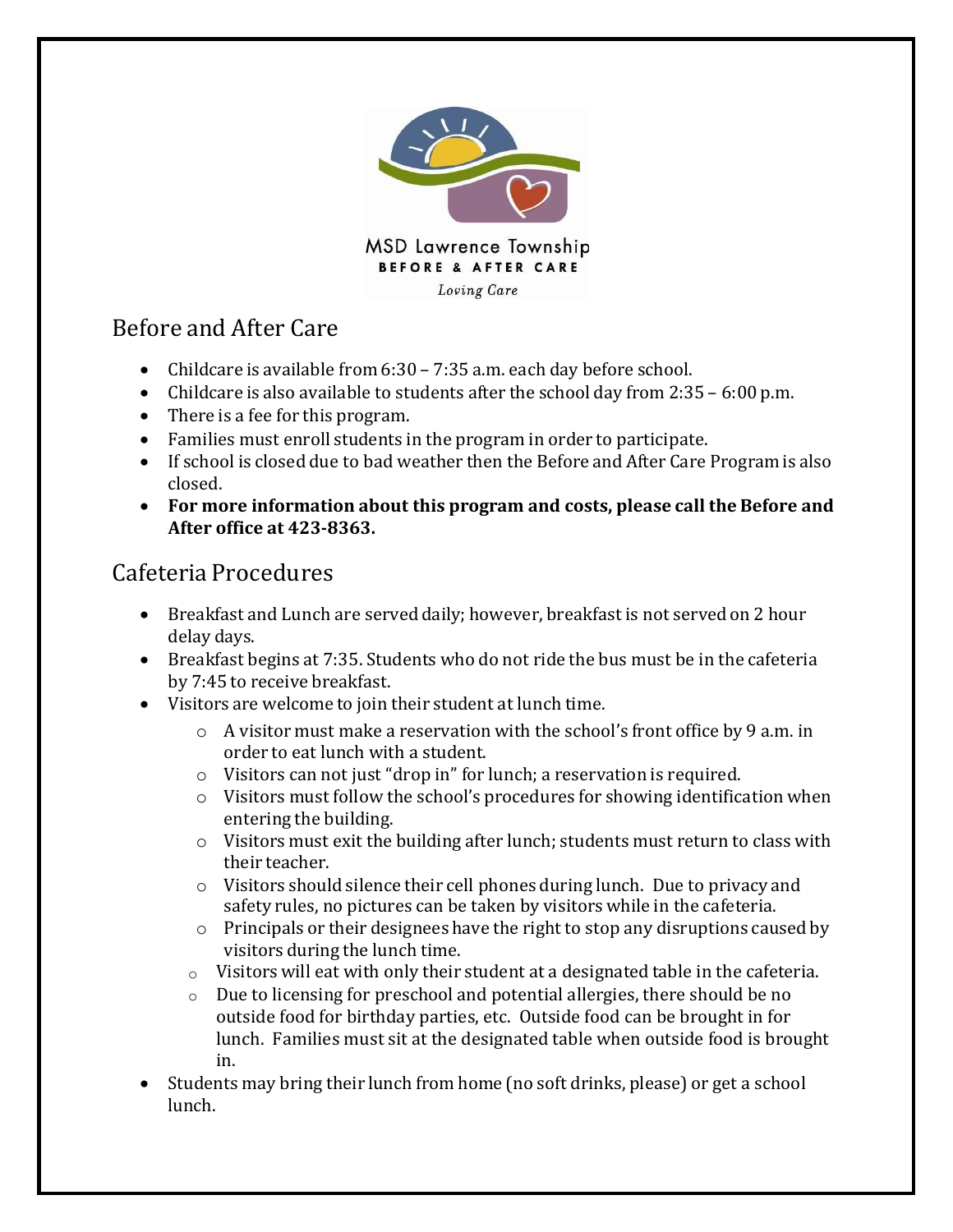# Communication Procedures

- Family Teacher Communication can occur in a variety of ways.
	- $\circ$  Teachers will give out their contact information to families. Please note that teacherswill not be able to answer the phone during the instructional day. Please use the voice mail system to leave a message.
	- o The school staff and teachers require families provide updated contact information at the beginning of the school year. Families are expected to contact the school when there are any changes to these numbers. A school MUST have this information in case of an emergency.
	- $\circ$  Written communication is another way that parents /guardians and teachers can share information.
	- o Parents / Guardians who wish to speak with a teacher in person should schedule a meeting time. Teachers cannot speak with parents while they are supervising students or have other school duties.
- Family School Communication
	- o Parent / Guardian may call the main office at the school to share information such as:
		- Change in student's transportation (Call by 1:00 p.m.)
		- Update contact information
		- Ask basic school questions
	- o The school will use the contact numbers on file to contact a parent /guardian for school business or for notification of a sick child.
	- o The school and/or school system may send out automated messages periodically to notify families of important events or school business.

### Dress Code

- Students' dress and appearance are the responsibility of the family. It is the school's goal to ensure that the learning environment is not impacted by a student's clothing or appearance. Inappropriate attire will determined by the principal. If a student is found to be in violation of the dress code, the family will be notified and asked to bring in appropriate clothing.
	- $\circ$  Shorts, dresses, and skirts should follow the finger-tip rule. These clothing items should be longer than the student's finger tips when his/her arms are by the side.
	- o Midriff or spaghetti strap shirts should not be worn.
	- o Pants should fit around the waist and not bag excessively no sagging / no visible underwear.
	- o No shoes with wheels.
	- o Sleeveless athletic jerseys are only allowed if worn over a t-shirt.
	- $\circ$  No clothing is allowed which promotes drugs, alcohol, tobacco, or that is obscene in language and/or graphics.
	- o Hats, caps, and non-religious head coverings are not permitted inside except on "special clothing days." Hats, caps, and non-religious head coverings may be worn outside to enter/exit the building and during recess.
- Students will go outside for recess year round (except when the weather prevents this). Please be sure your child is dressed for outside play.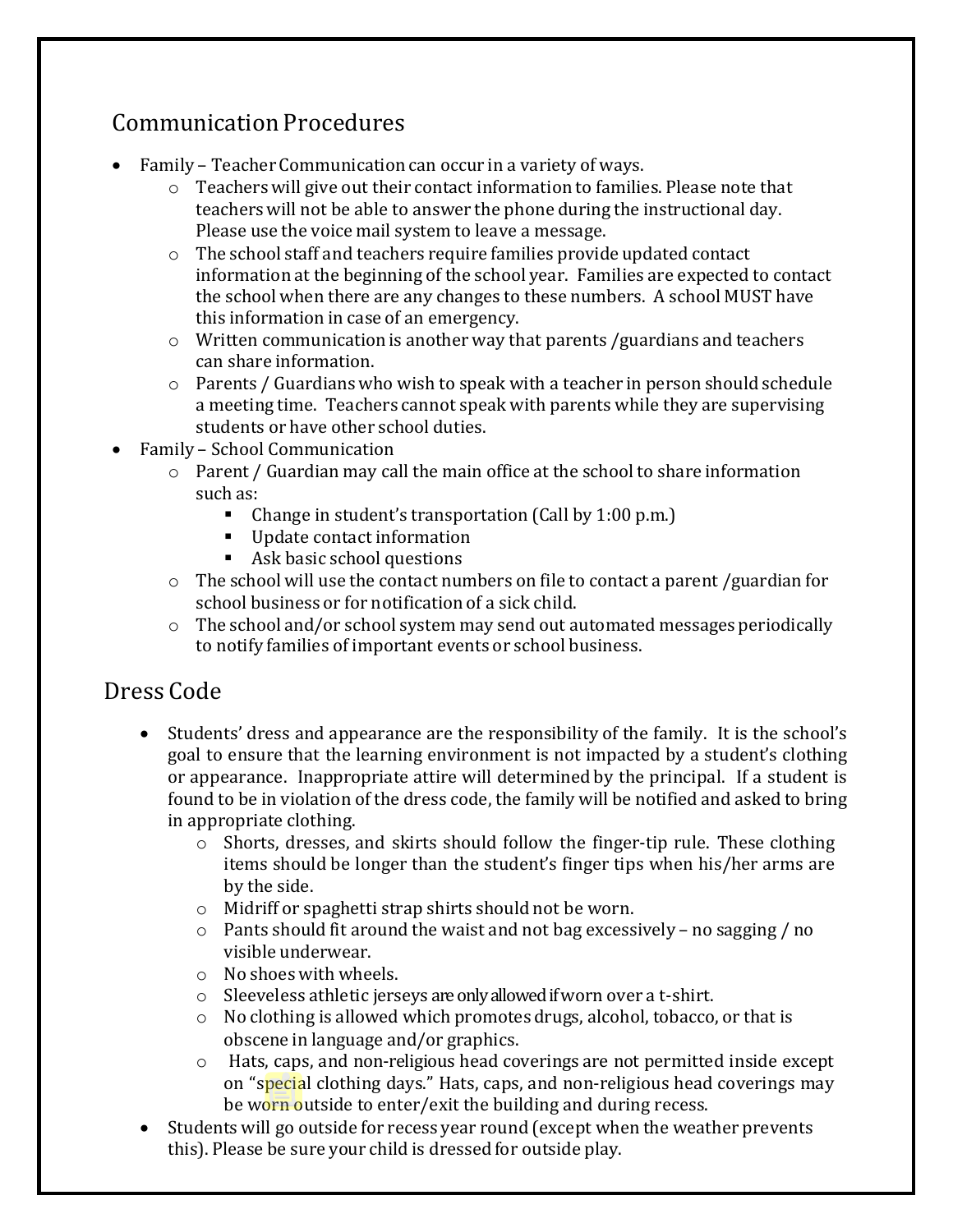# **Education Records (FERPA)**

The Family Educational Rights and Privacy Act (FERPA) affords parents certain rights with respect to the student's education records. These rights are:

- 1. The right to inspect and review the student's education records within 45 days of the day the School receives a request for access. Parents should submit to the School principal a written request that identifies the record(s) they wish to inspect. The School official will make arrangements for access and notify the parent of the time and place where the records may be inspected.
- 2. The rights to request the amendment of the student's education records that the parent believes are inaccurate or misleading. Parents may ask the School to amend a record that they believe is inaccurate or misleading. They should write the School principal, clearly identify the part of the record they want changed, and specify why it is inaccurate or misleading. If the School decides not to amend the record as requested by the parent, the School will notify the parent of the decision and advise them of their right to a hearing regarding the request for amendment. Additional information regarding the hearing procedures will be provided to the parent upon request.
- 3. The right to consent to disclosures of personally identifiable information contained in the student's education records, except to the extent that FERPA authorizes disclosure without consent. FERPA permits disclosure without consent in at least the following situations: (1) disclosure to school officials with legitimate educational interests; (2) disclosure to officials of another school in which a student seeks or intends to enroll; and (3) disclosure of directory information. A school official includes a person employed by MSDLT as an administrator, supervisor, instructor, or support staff member (including health or medical staff and law enforcement unit personnel) or a person serving on the school board. A school official also may include a volunteer, contractor, or consultant who, while not employed by the school, performs an institutional service or function for which the school would otherwise use its own employees and who is under the direct control of the school with respect to the use and maintenance of PII from education records, such as an attorney, auditor, medical consultant, or therapist; a parent or student volunteering to serve on an official committee, such as a disciplinary or grievance committee; or a parent, student, or other volunteer assisting another school official in performing his or her tasks. A school official typically has a legitimate educational interest if the official needs to review an education record in order to fulfill his or her professional responsibility.
- 4. The right to file a complaint with the U.S. Department of Education concerning alleged failures by the School to comply with the requirements of FERPA. The name and address of the federal office that administers FERPA will be provided upon request.

As noted above, the School may disclose "directory information" without written consent, unless you have advised the School to the contrary in a written document submitted to the School principal by October 1 of each school year. The School has designated the following information as directory information: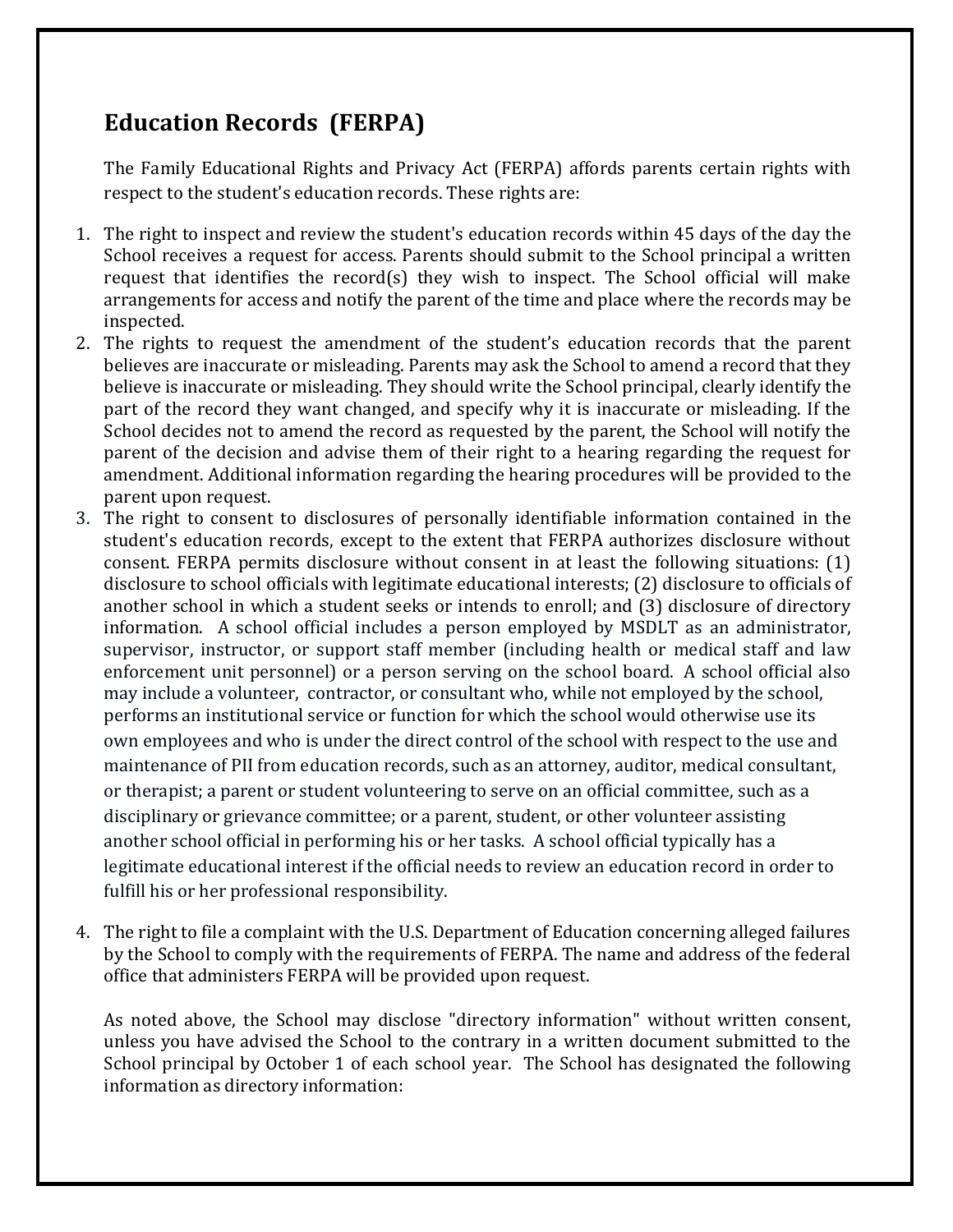- Student's name
- Participation in officially recognized activities and sports
- Address
- Telephone listing
- Weight and height of members of athletic teams
- Electronic mail address
- Photograph
- Degrees, honors, and awards received
- Date and place of birth
- Dates of attendance
- Grade level
- The most recent educational agency or institution attended
- Hair and eye color, race, sex, and other similar information which would not generally be considered harmful or an invasion of privacy if disclosed.

One purpose of disclosing directory information is to allow the School to include this type of information from your child's education records in certain school publications. Examples include:

- A playbill, showing your student's role in a drama production;
- The annual yearbook;
- Honor roll or other recognition lists;
- Graduation programs; and<br>• Sports activity sheets, sue
- Sports activity sheets, such as for wrestling, showing weight and height of team members.

Directory information can also be disclosed to outside organizations without a parent's prior written consent. Outside organizations include, but are not limited to, companies that manufacture class rings or publish yearbooks.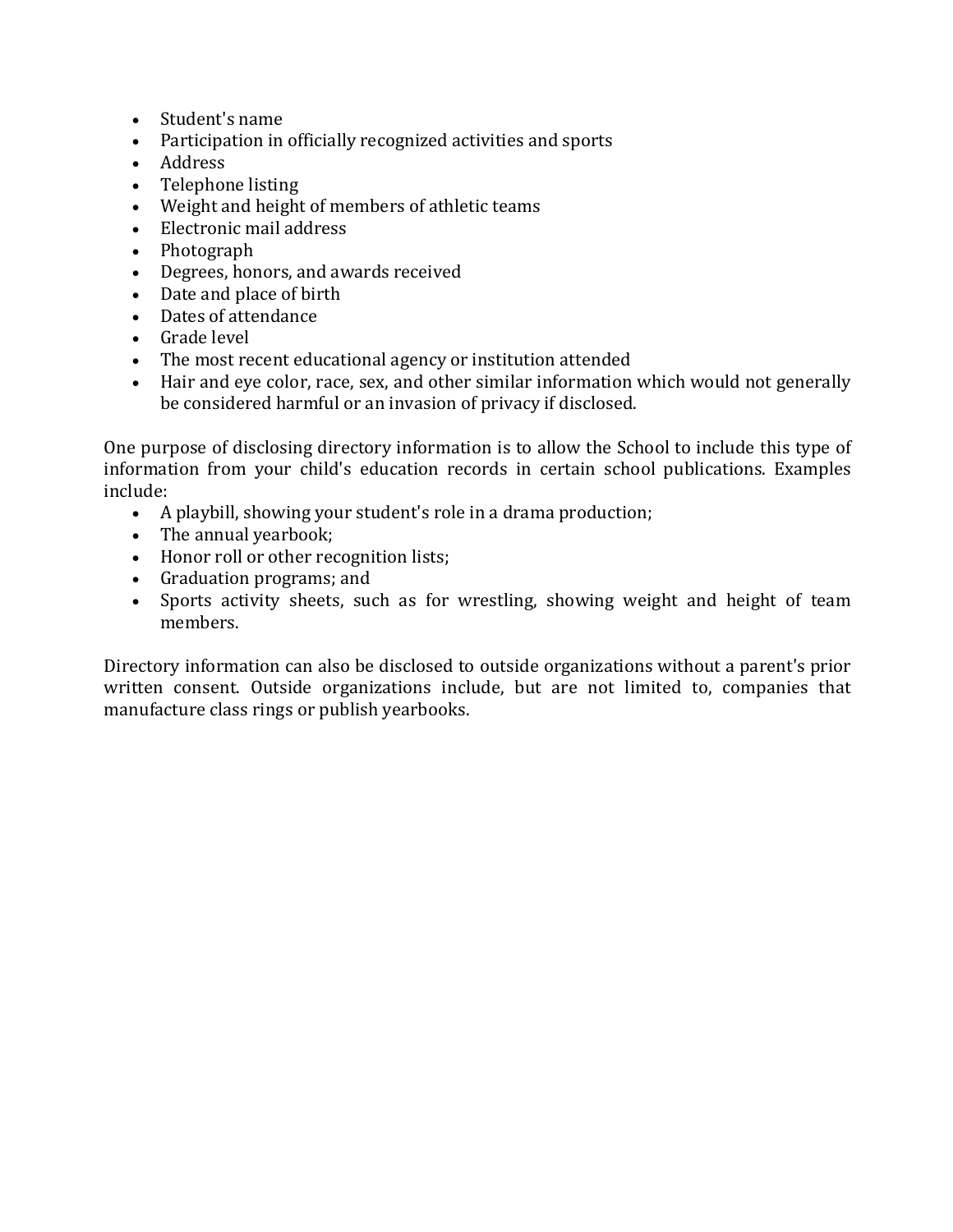# ElectronicDevices,Toys, Games, and Non-Academic Items

- Cell phones must be turned off during the school day. Students must follow any additional school and classroomrules for phones.
- For safety reasons, families must help students understandwhy phones should not be shared with classmates.
- Schools are not responsible for lost or stolen items, including phones.
- Electronic devices that students cannot have at school include but are not limited to laser pointers, tablets, ipads, and handheld electronic games. If a student brings this type of device to school, it will be kept by the administration and returned to an adult.
- Toys, games, trading cards, make-up, and other non-academic items should be left at home unless teacher permissionhas been given to bring an item to school.
- Students who bring items such as these without permission will have the items taken away. Items will only be returned to an adult.
- No trading or selling of any items can occur while at school or on school property.

#### Fire, Tornado,Earthquake and Emergency Lockdowns

- Drills are held regularly during the school year as required by MSDLT policy and Indiana State Law.
- Students will receive instructions about each classroom and school's specific procedures for each of the types of drills.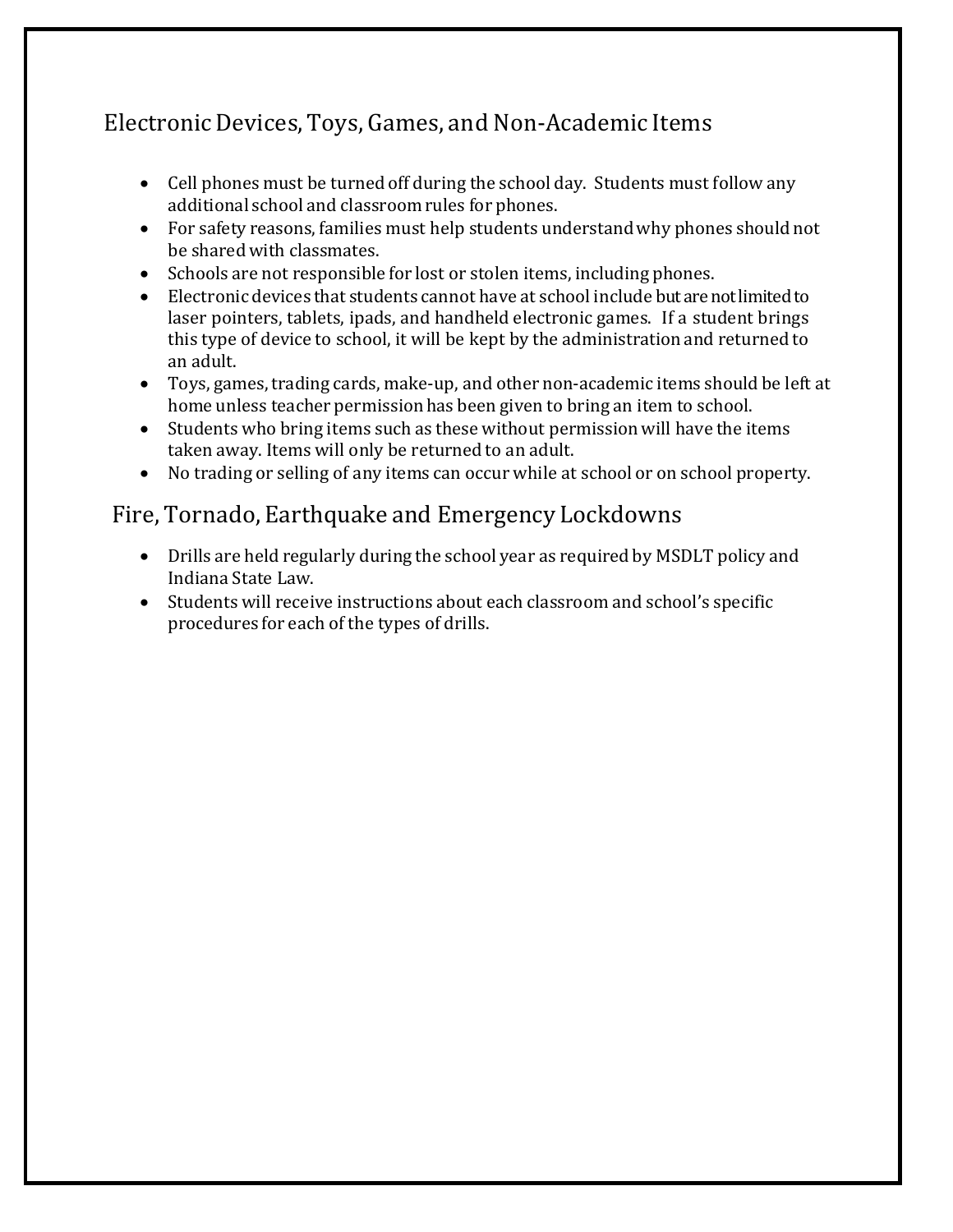## Homework

- Homework is assigned by teachers to be meaningful and connected to the student's daily learning.
- It is highly recommended that all students read each night.
- Teachers will provide specific homework procedures for the class. The expectations will change depending on the grade level of the student.

## Internet Policy

- The internet provides connections to many educational resources for MSDLT students. This service enhances the educational environmentfor all students.
- In order to protect children, and in compliance with the federal Child Internet Protection Act (CIPA), MSDLT has filtering devices and software that block access to content that is obscene, pornographic, inappropriate or harmful to minors. However, **MSDLT cannot guarantee preventing improper access to such materials.** Ultimately, families are responsible for setting and conveying the standards their children should follow when using media and information sources.
- Students who purposely access an inappropriate site or use the internet in inappropriateways will lose their privileges. Parents / Guardians will be notified of any disciplinary action.

More information about the district's internet policy is available online in various policies and procedures adopted by the School Board.

### Invitations and Birthdays

- The schools understand that birthdays are very special days for students and their families. School procedures must be followed, however, to ensure the safety of students and the structure of the learning day.
	- o No food can be sent in for a student's birthday (homemade or store bought). There are many students with allergies who cannot be around certain foods.
	- o No balloons or yard signs are permitted.
	- o Deliveries, such as flowers, will not be sent to a student during the school day.
- If a family wishes to celebrate a student's birthday at school, they are encouraged to give each student in the class a pencil or other small school item. A student might also wish to donate his/her favorite book to the classroomlibrary.
- Birthday invitations should not be delivered to students at school unless every student in the class is invited to the celebration.

### Latex Balloons

• Latex balloons are not permitted in any school in MSD of Lawrence Township due to students and adults with latex allergies.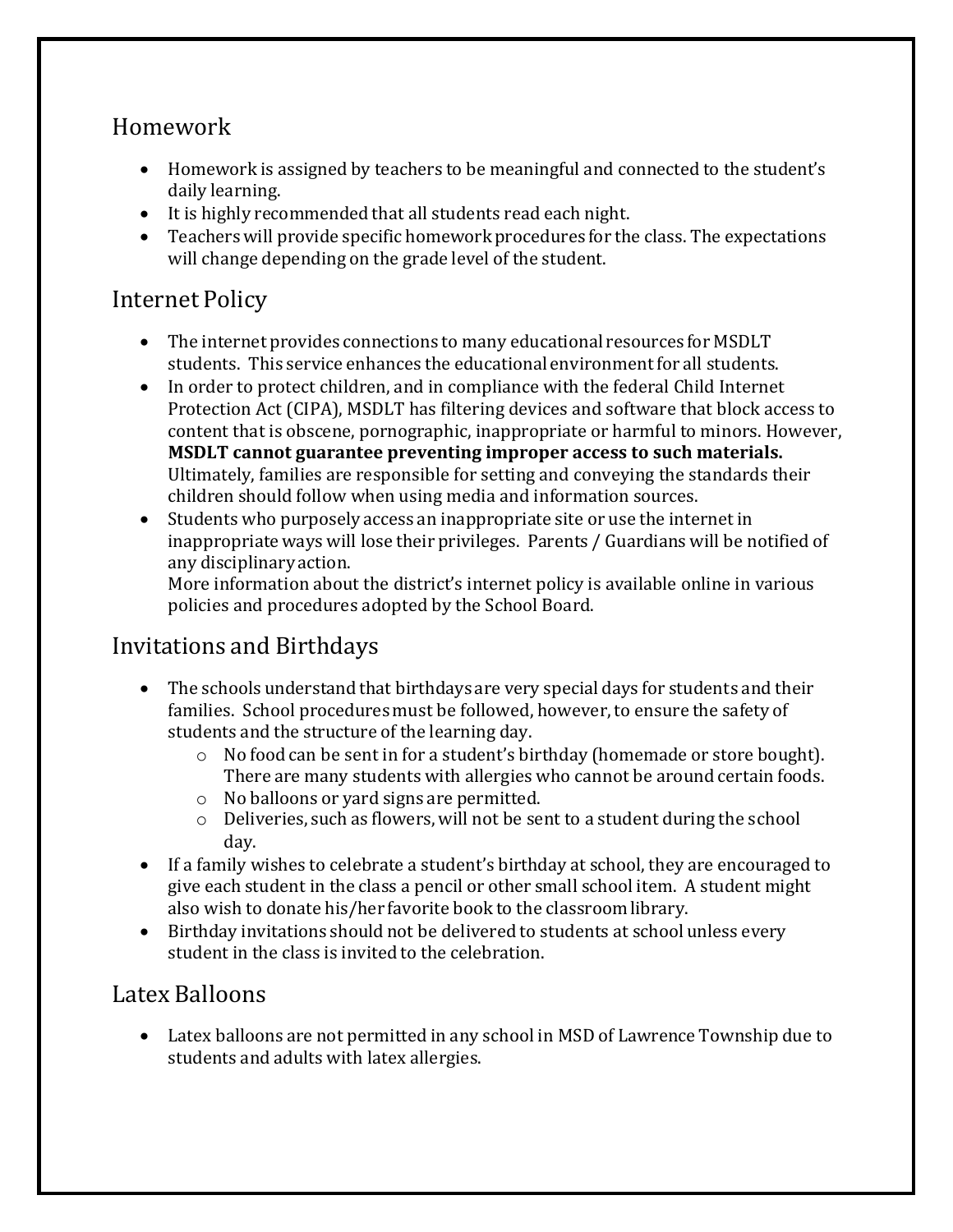#### Lost and Found

- Schools are not responsible for lost or stolen items.
- All lost and found items will be stored for a period of time in the school.
- If your child is missing any items, please have him/her check the designated area for lost and found in the school.
- Items not claimed in a pre-defined period of time will be donated to charity.
- Valuable items such as glasses, keys, money, etc. will be secured in the office and can be claimed by students and adults with proper identification.
- Labeling your child's items, book bags, coats, hats, etc. will improve the likelihood that the items will be returned.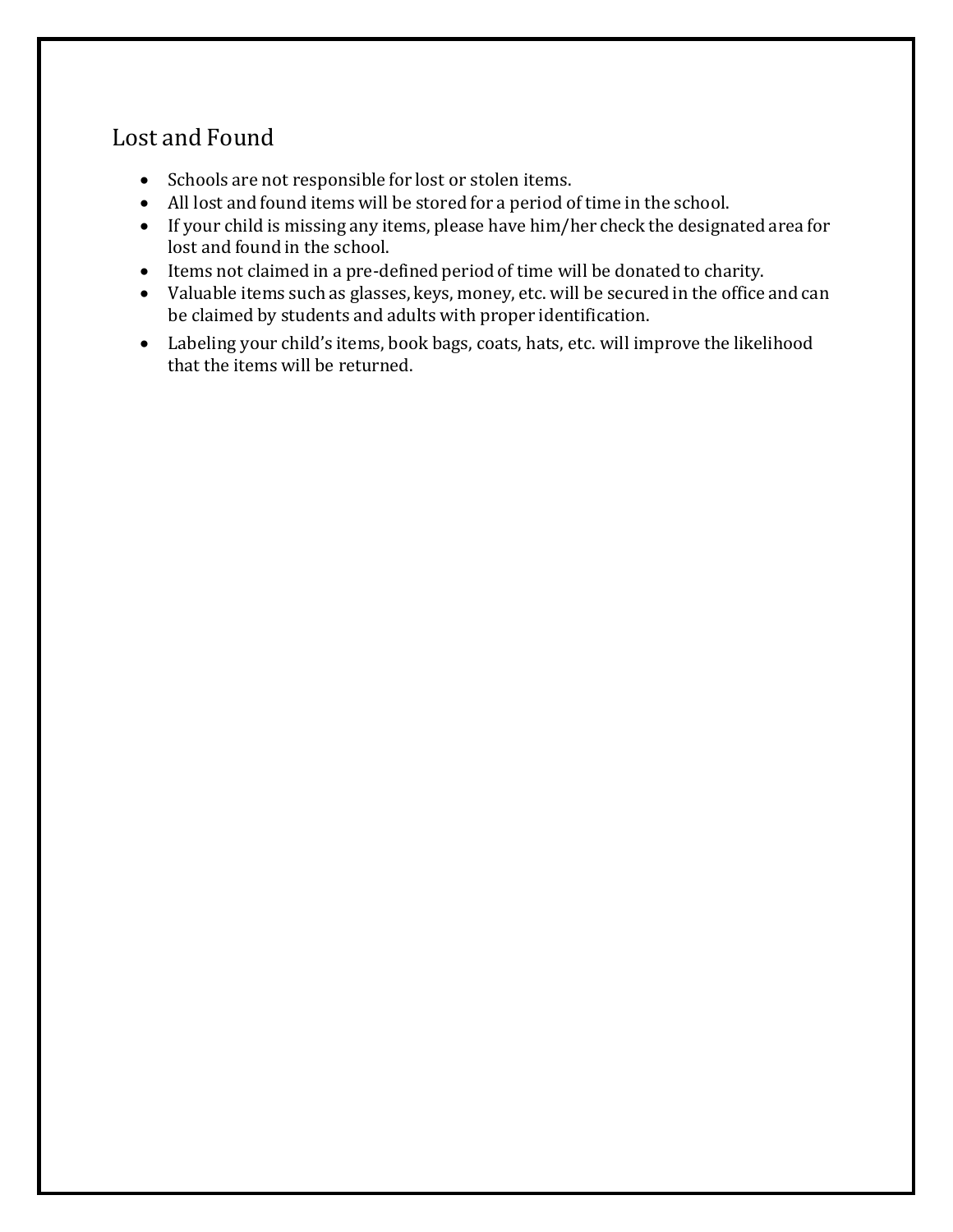# Materials'Fees and Supplies

- Materials' fees cover a variety of instructional materials for your students, access to online programs, computer software, textbooks, paper, etc.
- 1:1 Electronic devices, textbooks and school library books are issued to students and are the property of the school district.
- Families may pay the student's textbook rental fee in full at the beginning of the school year or complete a book rental contract within the first three weeks of school.
- Applications for lunch and textbook assistance are available on the district website.
- Books should be used with care and are expected to be returned to the school in good condition.
- Students and their families are financially responsible for books that are lost, stolen, or damaged.
- Students will need the school supplies provided on the supply lists that are specific to a grade level. These supply lists are available from your child(ren's) school and on the district website.

# Report Cards

- Report cards are issued four times a year for students in grades K-6.
- Report cards are available on Skyward Family Access. Paper copies are provided upon request.
- The final report card is issued on the last day of school.
- Families may also access information about their student's grades through their Skyward on-line account. Access codes to view student information must be requested by the family. Access codes can be requested by going to [www.ltschools.org](http://www.ltschools.org/) and going to the "Parent" tab.

#### School Board Policies

- All of the current MSD of Lawrence Township School Board Policies can be found at www.ltschools.org under the "Board" tab.
- All school procedures are in line with the MSDLT Board Policies and the Indiana Code.

### Student and Staff Safety

- School safety is the number one priority in each school's establishment of procedures.
- The MSDLT continuously meets with leading national and state school safety experts.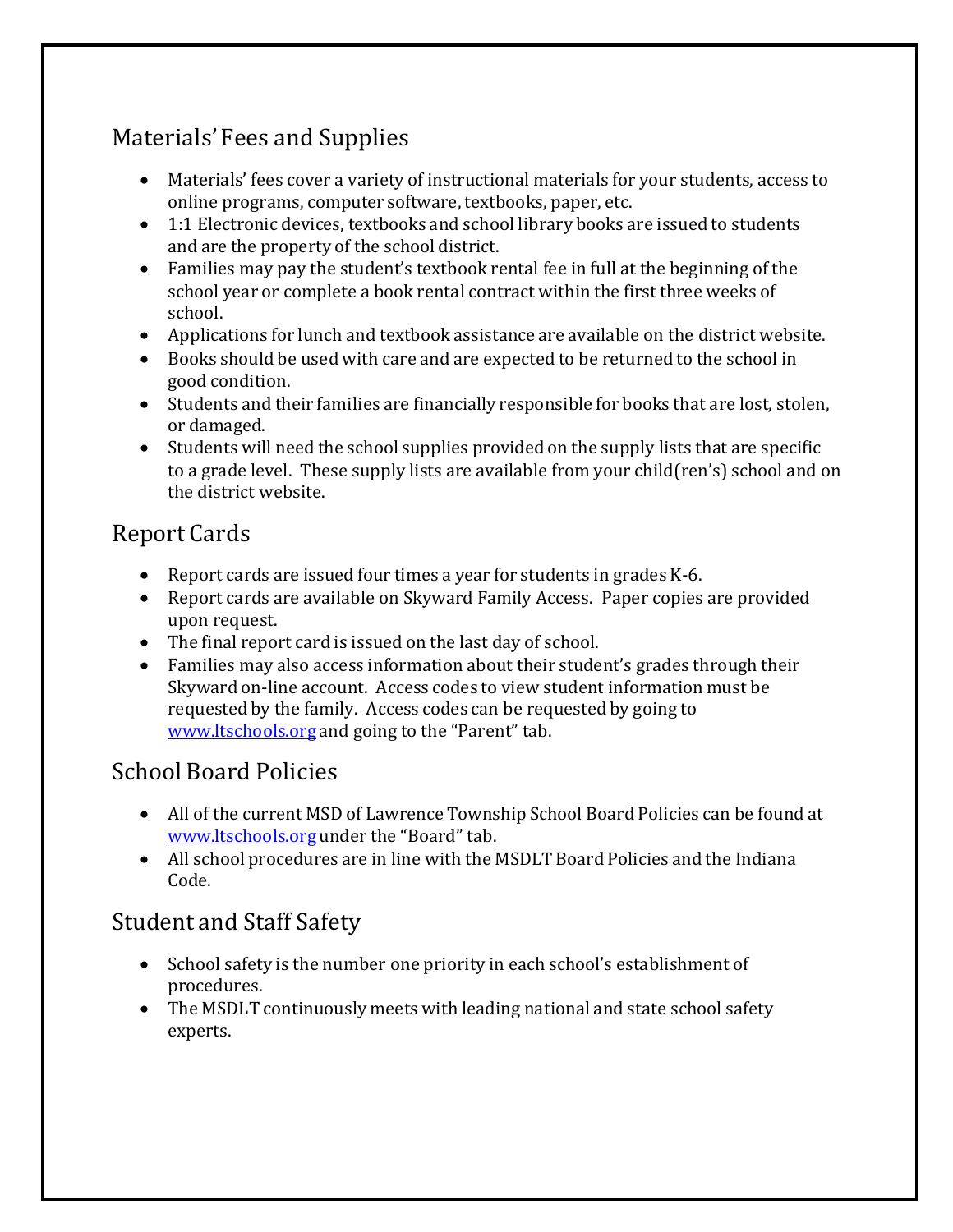- Schools will adjust current procedures if information from the experts gives evidence to new information.
- All classroom doors will remain locked during the school day. The doors may remain open, but if they are closed they must be locked to the outside.
- All outside doors remain locked. Visitors must enter through the main doors and be buzzed into the office area.
- Students who are dropped off in the morning must progress to their classrooms alone. Adults dropping off the child cannot walk the student to the classroom.

### Student Behaviors

- The school will follow all discipline policies established by the MSDLT School Board and implement associated procedures.
- Families and visitors must follow all district policies and school procedures for the discipline of students on school grounds (even with their own child).
- Families and visitors who observe student misbehavior while on school grounds must notify a school employee. Families and visitors are not permitted to intervene or discipline students while on school grounds.
- The principal has the final discretion in all decisions regarding student behaviors and school safety.
- Providing a safe learning environment for students requires schools to be consistent and diligent in their application of rules and procedures.

### Sexual Harassment

**DEFINITION:** Harassment is defined as physical, verbal, or nonverbal conduct directed at another student or any school employee or volunteer that is intimidating, demeaning, hostile, or offensive with an inappropriate focus on sex, sexual history, individual gender-based characteristics, or sexual orientation; unwelcome verbal or physical advances; attempts to subject a person to unwanted sexual attention or to coerce a person into sexual relations; and/or retaliation for refusal to comply with sexual demands. Sexual harassment includes unwelcome (1) sexual advances, (2) requests for sexual favors, or (3) other behavior of a sexual nature where: (A) submission to such conduct is made, either explicitly or implicitly, a term or condition of an individual's employment, academic, academic standing, or participation in a school-sponsored program or activity; (B) submission to or rejection of such conduct by an individual is or may be used as the basis for an academic, employment, or other school-related decision affecting that individual; or (C) such conduct unreasonably interferes with an individual's academic and/or work performance, participation in schoolsponsored programs or activities, or it creates an intimidating, hostile, or offensive working or educational environment provided by the school.

**CONSEQUENCES:** Parent/guardian contact; Loss of school privileges; Detention; In-school alternative program; Suspension (in-school or out-of-school); Possible arrest; Expulsion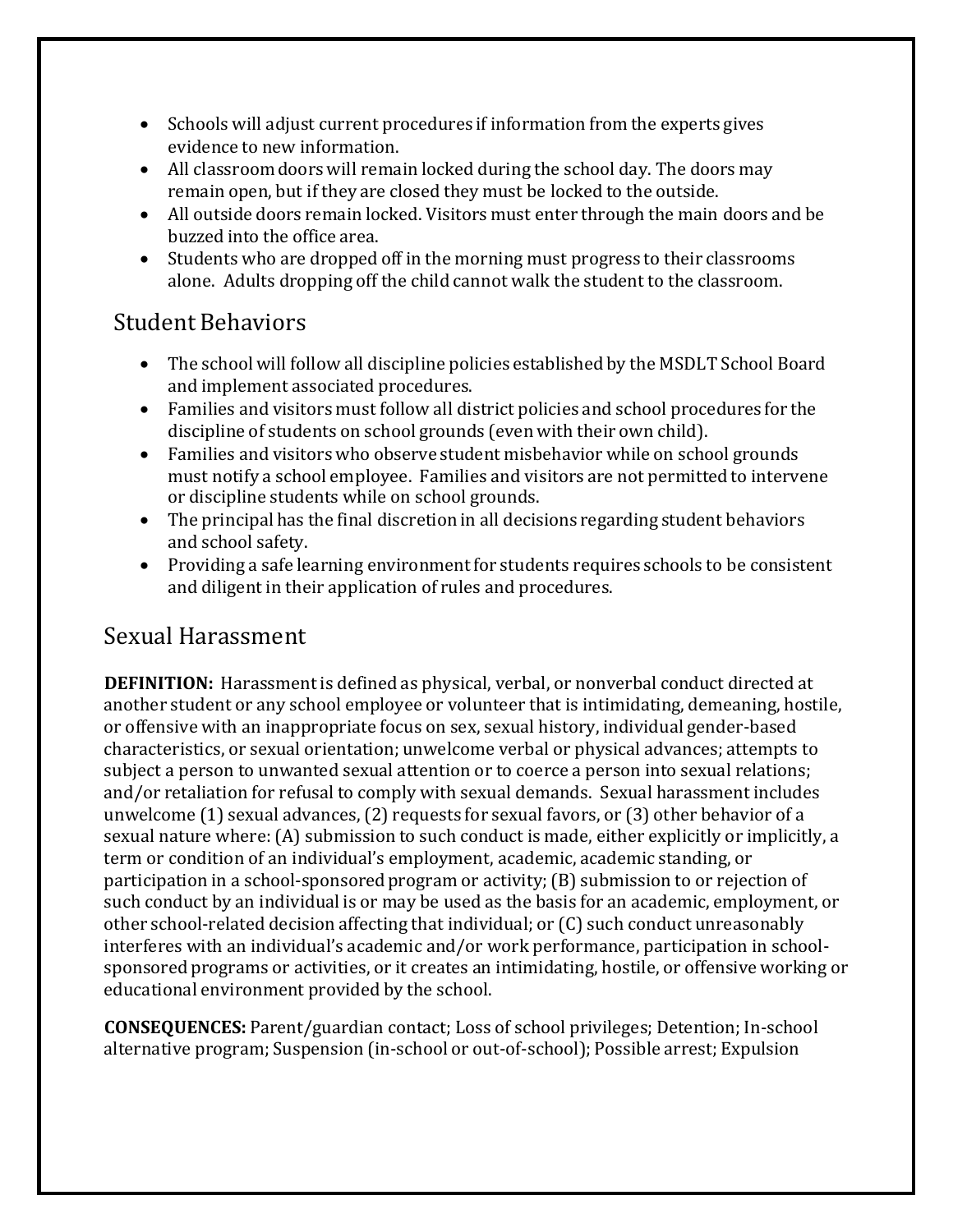### MSD Lawrence Township/Community Health Network School Health Guidelines

#### **Clinics**

Parents/guardians have primary responsibility for the health care their children receive, but school clinics are available for emergencies, injuries, and illness that arise while the child is at school, in addition to management of chronic illnesses and special needs. Each Lawrence Township clinic is staffed with a Community Health Network nurse (RN or LPN). Nurses do not make medical diagnoses, but they are skilled in assessment, planning, intervention, evaluation, promotion of wellness, health counseling/education, prevention, emergency care, and referral.

Students must have a CHN Consent form on file in order for the nurse to see the student for a clinic visit. Students without permission will be seen for emergencies only. Please speak with the nurse at your school if you have questions about the permission form.

The school clinics are open daily during normal school day hours. Students must have a pass to enter the clinic, unless it is an emergency. Students without a pass will be sent back to class to obtain one. They will be asked the nature of the complaint, will have their temperature taken, and may be allowed to rest for a short period of time. Please remember that time in the clinic is time out of a class—instructional time is being lost. If the nurse needs to send a student home due to a sign of illness (see below), the nurse will call the phone numbers listed in Skyward. If contact information changes, it is essential that phone numbers be updated in Skyward. If the nurse is unable to reach a contact, the student will be sent back to class unless there are signs of a contagious illness (below). An illness-related early release from school is only excused when sent home by the nurse. If the student has an emergent or urgent health need and/or the parent or other contact cannot be reached, EMS may be contacted.

If a student has a chronic illness and needs an emergency care plan followed at school, it is the parent's responsibility to get these plans filled out by a doctor and returned to school. Some examples of chronic illnesses are asthma, seizures, diabetes, allergies and sickle cell anemia. Any other health related accommodations for the school day will be initiated after the nurse receives written doctor's orders. This includes, but is not limited to, open bathroom passes, physical restrictions, PE restrictions, and concussion accommodations. If a student needs a procedure during the school day, the nurse must also have doctor's written orders. This includes, but is not limited to, gastrostomy tube feedings, in and out catheterizations, wound dressing, diabetes care, and medication administration.

#### **Illness**

General guidelines for illness follow the guidelines, laws, and recommendations of the Indiana Department of Health, the Marion County Health Department, Community Health Network, and Indiana State Code to prevent the spread of communicable diseases. If the nurse should call home for a student pick up, they are acting in accordance with these laws and their professional nursing judgement. Parents should make every effort to come to the school to pick up their students in a timely manner. Bus transportation should not be utilized if the child exhibits symptoms of a contagious illness (below).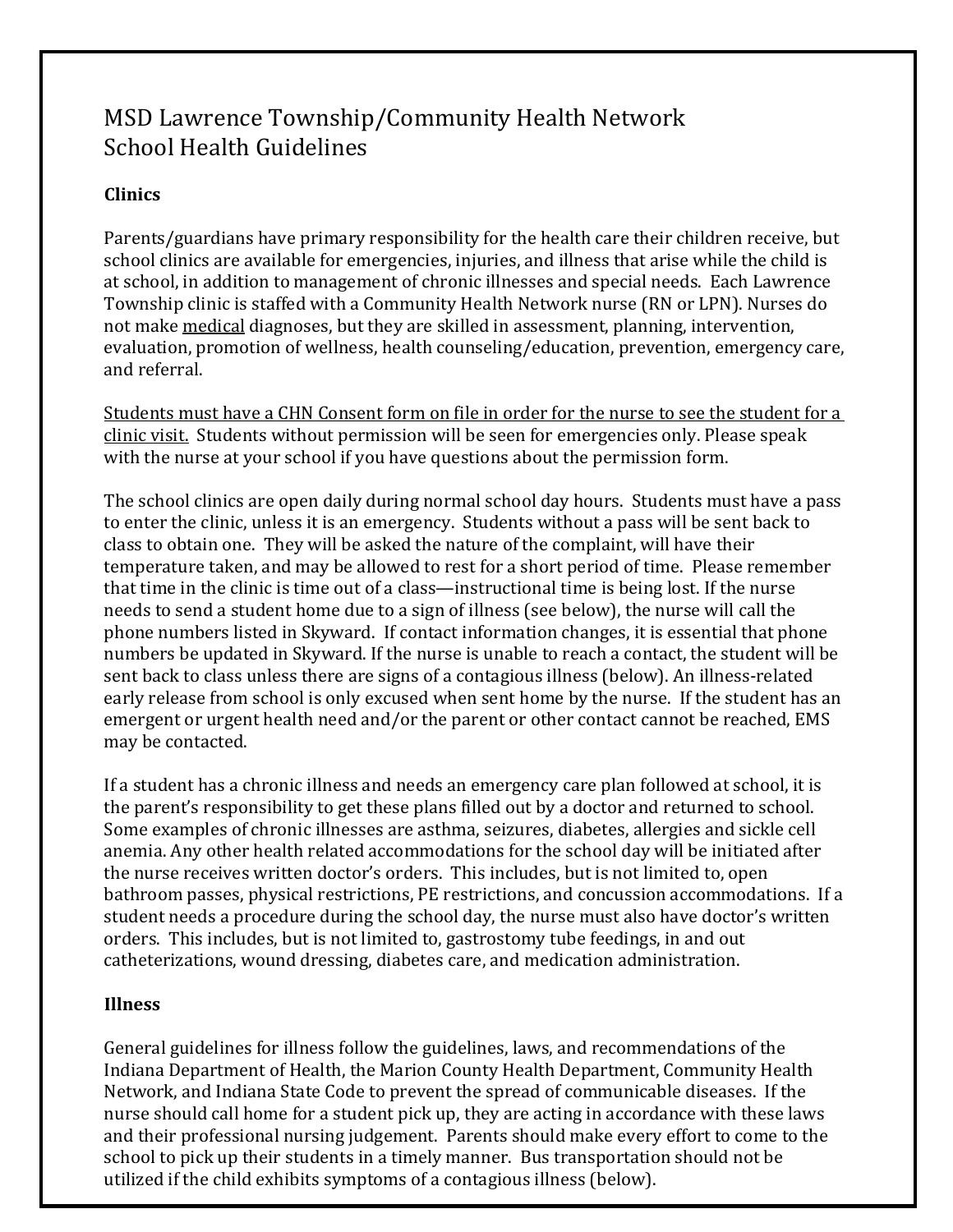Please do NOT send a student to school if one or more of the following symptoms are present: diarrhea\*, vomiting\*, undiagnosed body rash, sore throat with swollen lymph nodes, severe coughing, eye discharge or redness\*, or fever of 100 degrees or above. Please do NOT send a child back to school until he/she has been fever-free (without feverreducing medications) and without vomiting/diarrhea for 24 hours. Antibiotics which have been prescribed for eye or throat infections must have been given for 24 hours before the student returns to school. This will help prevent the spread of infection to others and ensure that the student is feeling well enough to learn. Students who have had a surgery or hospital stay may be asked to provide a doctor's note to return to school.

\*Diarrhea – Student with diarrhea, defined as three or more loose or liquid stools in 24 hours, should stay home or be sent home from school.

\*Vomiting – Students who vomits more than two times in a 24 hour period or vomiting and a fever are present should stay home or be sent home from school.

\* Eye Discharge and Redness – Some students might have allergies or eye irritation that is normal. If a student normally does not have these eye issues, they should not be at school and be seen by a doctor or nurse practitioner. Nursing assessment and judgement will be used to determine appropriate course of action during the school day.

#### **Injury**

Students who are injured at school will be assessed at the time of the injury, if they report to the clinic. If a student has a deep laceration, cannot walk, has extreme swelling, pain, obvious deformity, head injury, or has any other sign of an emergent/urgent need for further evaluation, the nurse will determine the best course of action for the situation. This may include a call home or an EMS call. Only an x-ray can determine if a fracture has occurred. The clinics possess wheelchairs for emergency response by school staff only. Lawrence Township cannot provide a wheelchair or any other medical supplies or devices which are necessary for student injuries or recuperation from surgeries, including crutches, dressing supplies, wraps, splints, etc. Parents should contact their healthcare provider or insurance carrier if these devices are needed beyond the school's initial response.

#### **Medication**

Lawrence Township clinics do not stock any medications. All medication must be supplied by the parent/guardian. Medication given for the academic success of students or other medications given for acute or chronic conditions may be administered at school. Please try to schedule a three-time-per-day medication at home. Do not send once daily or every twelve hour medications to school. Once a daily morning medications should be given at home unless a note is provided from the student's physician or after discussion and approval by the school nurse. Medication administration forms are available at each school or online. This form must be filled out and signed by the parent or guardian before a medicine will be administered by the nurse. Prescription medication must have the current prescription label with student's name attached to the medication. Per Indiana State code, all medications must be in the ORIGINAL containers. For the safety of your student, if medication is received in a baggie or envelope, it will NOT be given. A physician's order is necessary in order for an emergency medication (EpiPen or inhaler) to be carried by a student. It is helpful and best practice to have a backup of this medication in the clinic. If cough drops are needed, we suggest that hard candy be substituted for the same effect, with no time out of class to go to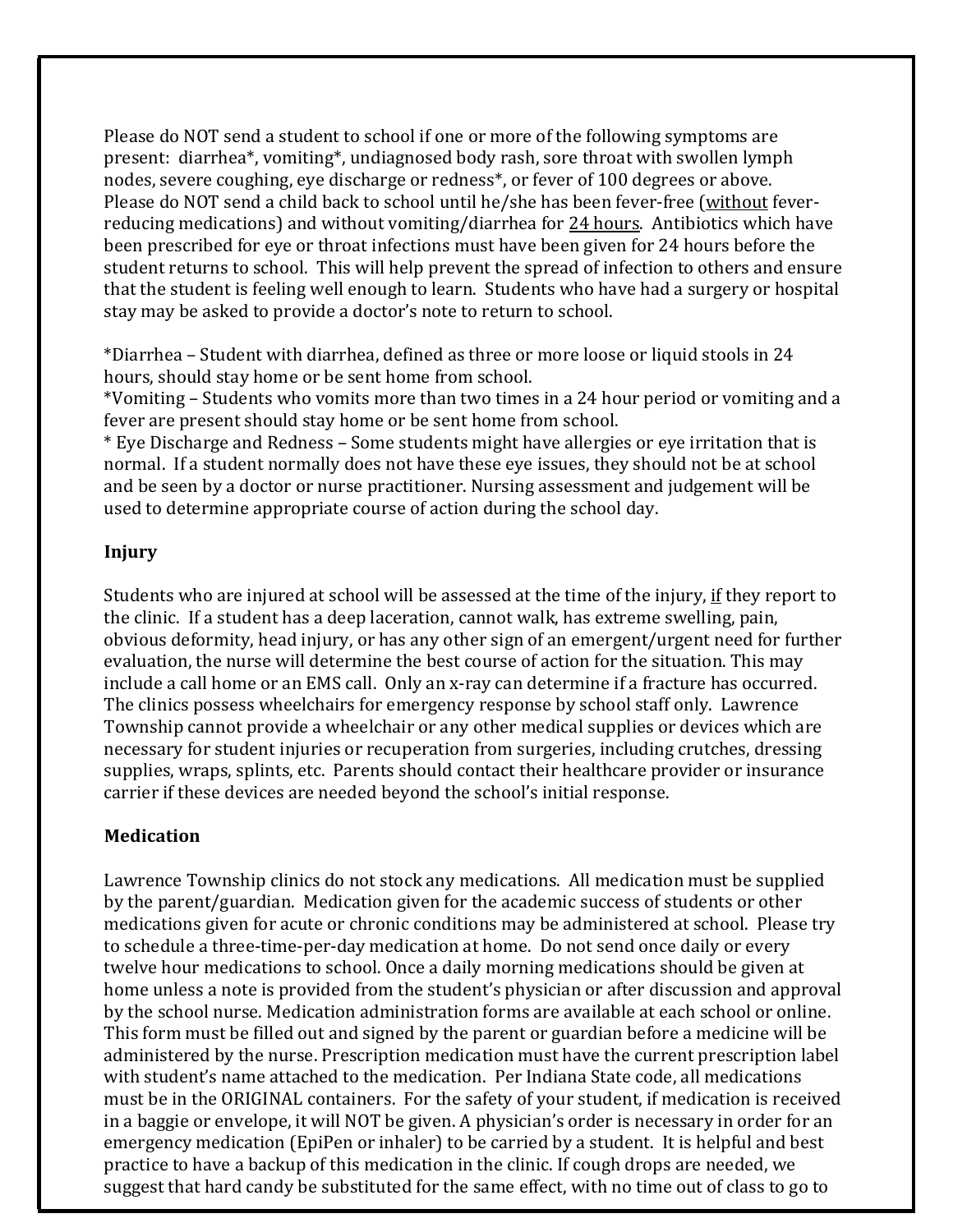#### the clinic.

Over-the-counter (OTC) medications for children must state that the medicine may be given to children under twelve years of age. The label on an OTC serves as the guideline for dosing and frequency. If the parent desires a dose or schedule that is different than the label, a physician's order shall be necessary for administration. Supplements are not considered appropriate for school administration.

No medication should not be transported by students in grades PK-8. Parents must transport all medications to school to be kept in the office for safe keeping. Students in grades 9-12 may transport medications with written permission from the parent or guardian.

#### **Lice**

Students who exhibit scratching or evidence of live bugs in the hair may go to the school clinic for evaluation by the School Nurse. The School Nurse will examine the student's hair and scalp in a confidential manner. If live lice (crawling bugs) are visualized, the parent/guardian shall be contacted by phone. Factors such as the severity of infestation, child's age, or other health concerns influence professional judgment regarding parent pick up and recommended treatment options. Close household contacts should be inspected. Students remaining at school until the end of the day will be discouraged from direct head to head contact with other students in the classroom. School Nurses will assist parents/guardians with strategies for prevention and ways to enable the student to return to school as quickly as possible. If nits only are visualized, the student may remain in school and the parent will be notified at the end of the school day. Nits located closer than  $\frac{1}{2}$  inch on the scalp require parental action at home. Nits farther than  $\frac{1}{2}$  inch are not considered to be viable.

The American Academy of Pediatrics states that classroom and school wide head checks are not the best use of school time. Therefore, nursing will only check a student with suspected lice.

#### **Other Important Health Information**

- In the event that Indiana Poison Control is consulted, the advice received shall be absolutely followed by clinic/school personnel, including emergency transport.
- It is the parent's responsibility to provide any student-specific supplies that are needed on a regular basis at school. This includes dressing supplies for injuries beyond initial first aid, supplies of clothing, hygiene items, equipment/supplies for any type of special need, etc.
- Immunization records shall be reviewed at the time of the student's enrollment or whenever a change in the law requires additional immunizations for current students. Lawrence Township clinics shall inform parents about changes in state laws. All students must meet state requirements for immunizations. Students may be excluded from school if immunizations are not up to date. The nurse may be contacted for further information.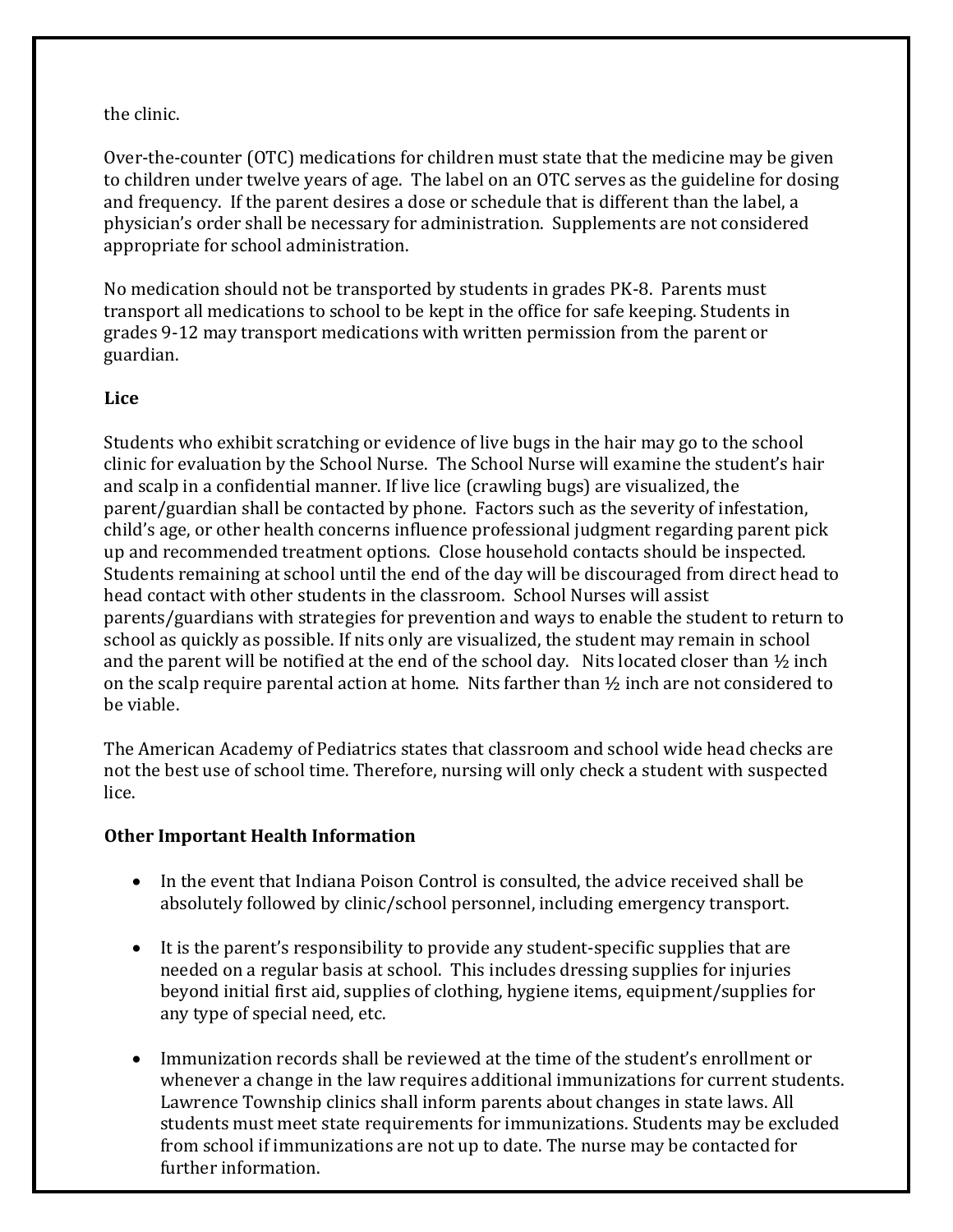- Elementary clinics have some availability of spare clothing for medical needs that may arise during the school day. However, the selection varies from day to day, and there may not be an appropriate size available. In this case, the parent shall be called to bring clothing. Borrowed clothing should be laundered and returned to the school clinic the following day. Donations of clean gently used items are gratefully accepted.
- Vision and hearing screenings for certain grade levels take place sometime during the school year and are performed by the Marion County Health Department. Referrals for follow-ups are mailed to the home. Parents should make every effort to act promptly if a referral is received, as vision and hearing deficits greatly impact educational performance. Notice of screenings shall be by newsletter, call system or via the school/district website.

Please do not hesitate to contact the school nurse for any concerns during the school year.

# Study Trips

- Study trips support the classroomlearning and provide authentic opportunities for students.
- Teachers / school staff will send home information about any trip in advance.
- Permission slips must be signed by a parent / guardian prior to the student going on the trip.
- Some study trips require additional chaperones. If chaperones are needed the teacher will inform families. All volunteer procedures must be followed and met to chaperone on a study trip.
- Parents (unless chaperoning), family members (including siblings), and friends are not permitted to go on study trips.
- Students are expected to follow all school rules while on a study trip.